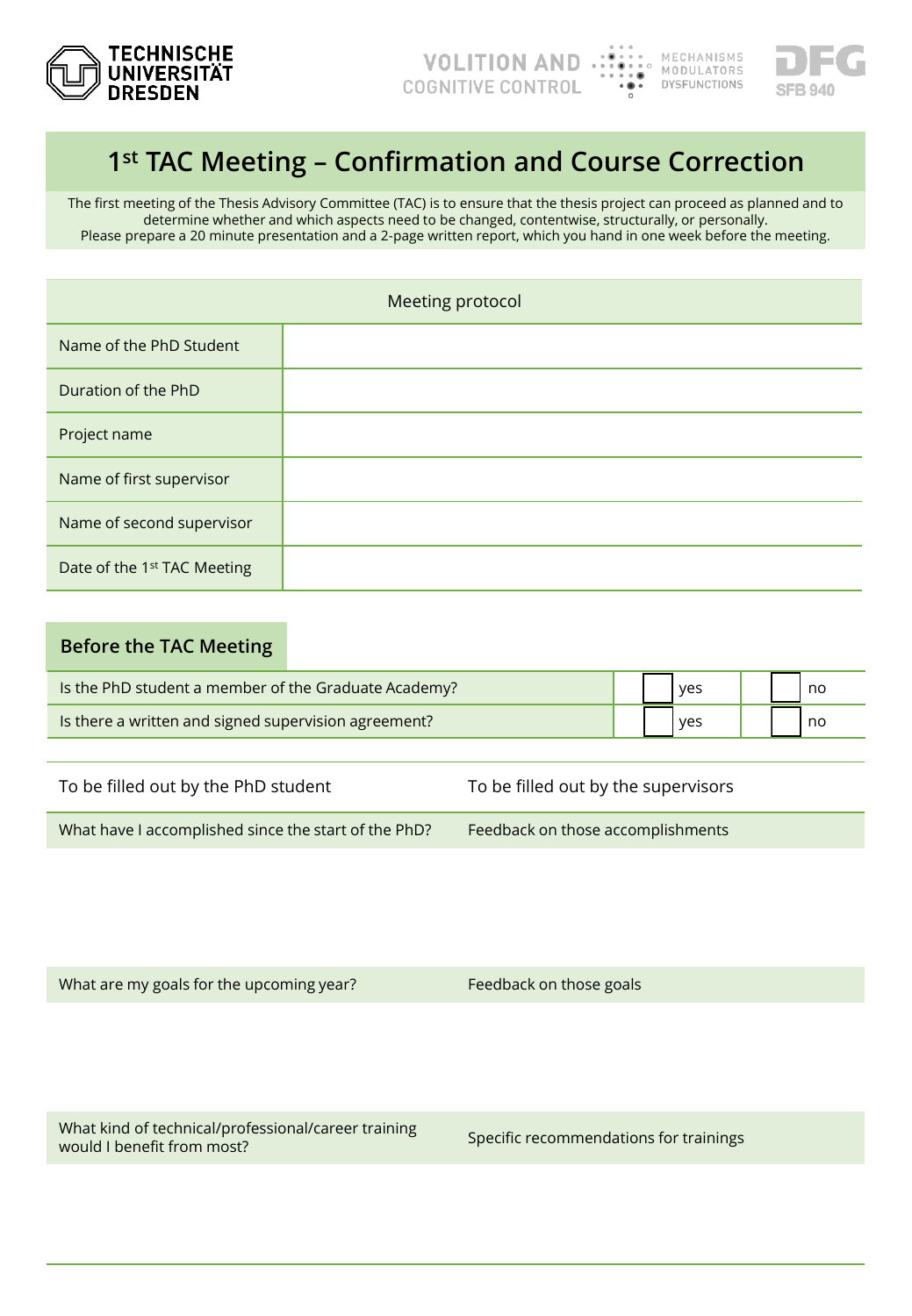



| To be filled out by the PhD student                                | To be filled out by the supervisors                  |
|--------------------------------------------------------------------|------------------------------------------------------|
| What was good and what could be improved about<br>the supervision? | Specific proposals for action to improve supervision |
|                                                                    |                                                      |
|                                                                    |                                                      |
|                                                                    |                                                      |
| Has the topic or direction of my PhD changed?                      | Consequences of those changes                        |

## **During the TAC Meeting**

Agreements Thesis and project timeline

Workflow changes